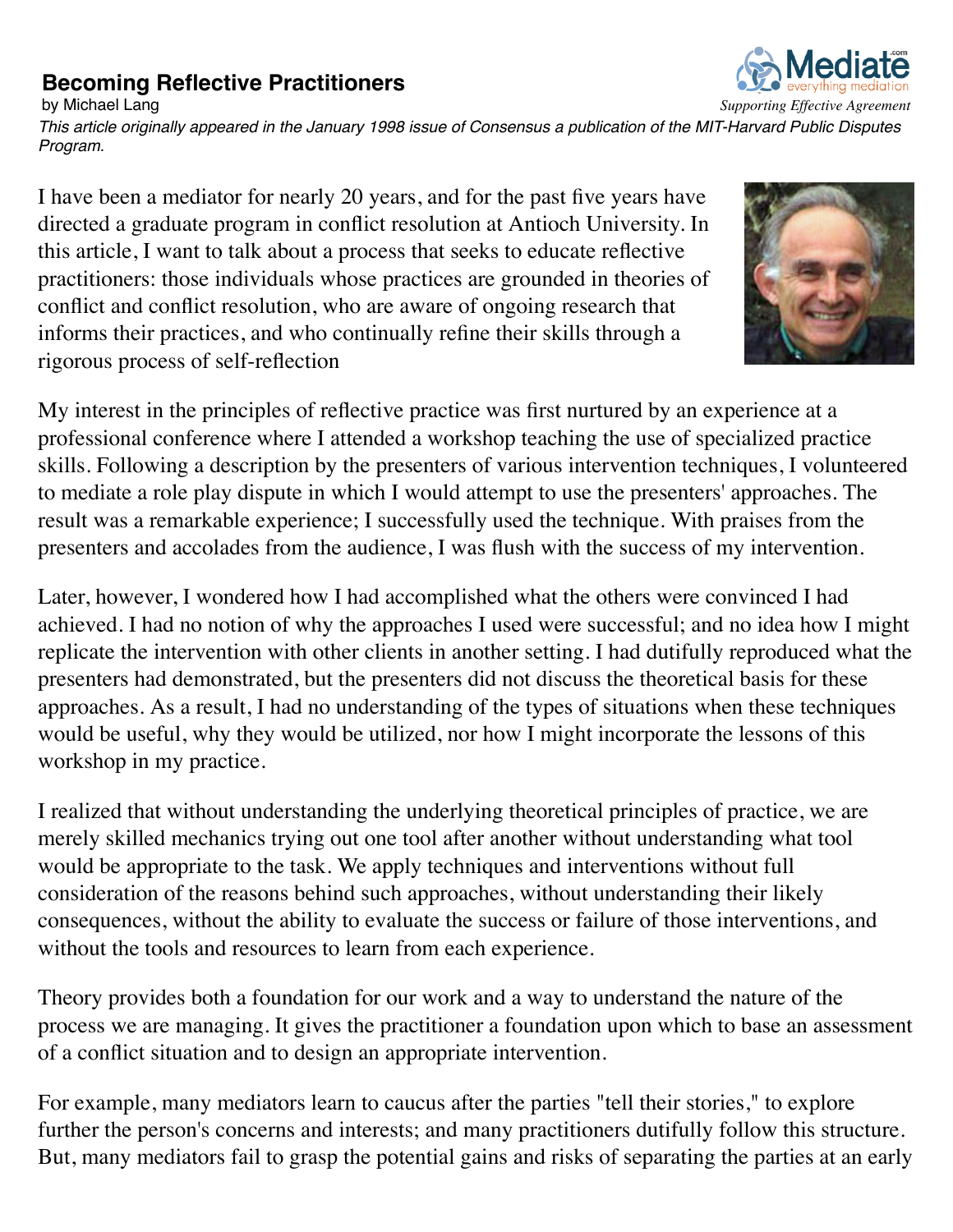(or any) stage in the mediation. In the mediation of a dispute between two teenagers where the mediator (having been taught always to caucus) separated the parties at an early time in the mediation, one of the teenagers refused to participate further in the process. An underlying issue in the dispute was that one of the teenagers believed that the other had "ratted him out" to the school principal. Without knowing that history, the mediator had inadvertently exacerbated the feelings of mistrust and anger. It was only after one of the teenagers stormed out of the mediation that the mediator learned this vital information. Understanding the theory that underlies the use of a caucus might have helped this mediator avoid an unfortunate and premature end to the mediation.

The challenge I face as an educator is how to teach theory and help practitioners integrate that theory into their practices. At Antioch, with the assistance of colleagues Dan Joyce, Cathie Kriener, Alison Taylor and Mary Ann Zaha, we have developed methods for teaching mediation skills that incorporate theory and teach the concepts and skills of reflective practice the understanding of relevant theory, the ability to incorporate theory into practice, and the development of the skill of self-reflection.

We teach students that they must experiment, that is to learn something new about the situation, the conflict, and the disputants. An experiment begins with the development of an hypothesis, a sense of the case, an idea of what the conflict is about. Then, the mediator asks questions to test this hypothesis, allowing herself to be surprised, to learn how the parties view the conflict and their involvement, to understand their sense of things. The mediator responds to this new information, evaluates and reforms her hypothesis and again tests out her revised ideas. In this way, the mediator allows the information from the clients to direct her thinking and her intervention approaches.

For example, consider a community mediation in which the dispute initially appears to center on the lack of control of an energetic and playful dog who frightens young children in the neighborhood. Seeking options for restraining the dog appears to be the most fruitful avenue to pursue. A reflective practitioner would test out this hypothesis, ask questions, be prepared to be surprised by the answers, and not to assume that the most visible problem is the real source of the conflict. The mediator might learn that the problem arose only after the city closed a neighborhood park where the children played and the dog was exercised, and that the parties might work cooperatively in persuading the city to reopen the park.

To help students learn the process of analysis and reflection, we utilize a coaching method that includes demonstrations, role play exercises and the use of elicitive questions that draw out the students' own understanding of their strategies and approaches. We assist them progress in their development as practitioners from novices to artists. To learn a body of knowledge and set of practitioner skills is only the first step in which the novice becomes skilled in the application of a variety of techniques and strategies. In **The Reflective Practitioner, How Professionals Think in Action** (1983), Donald Schon describes artistry in this way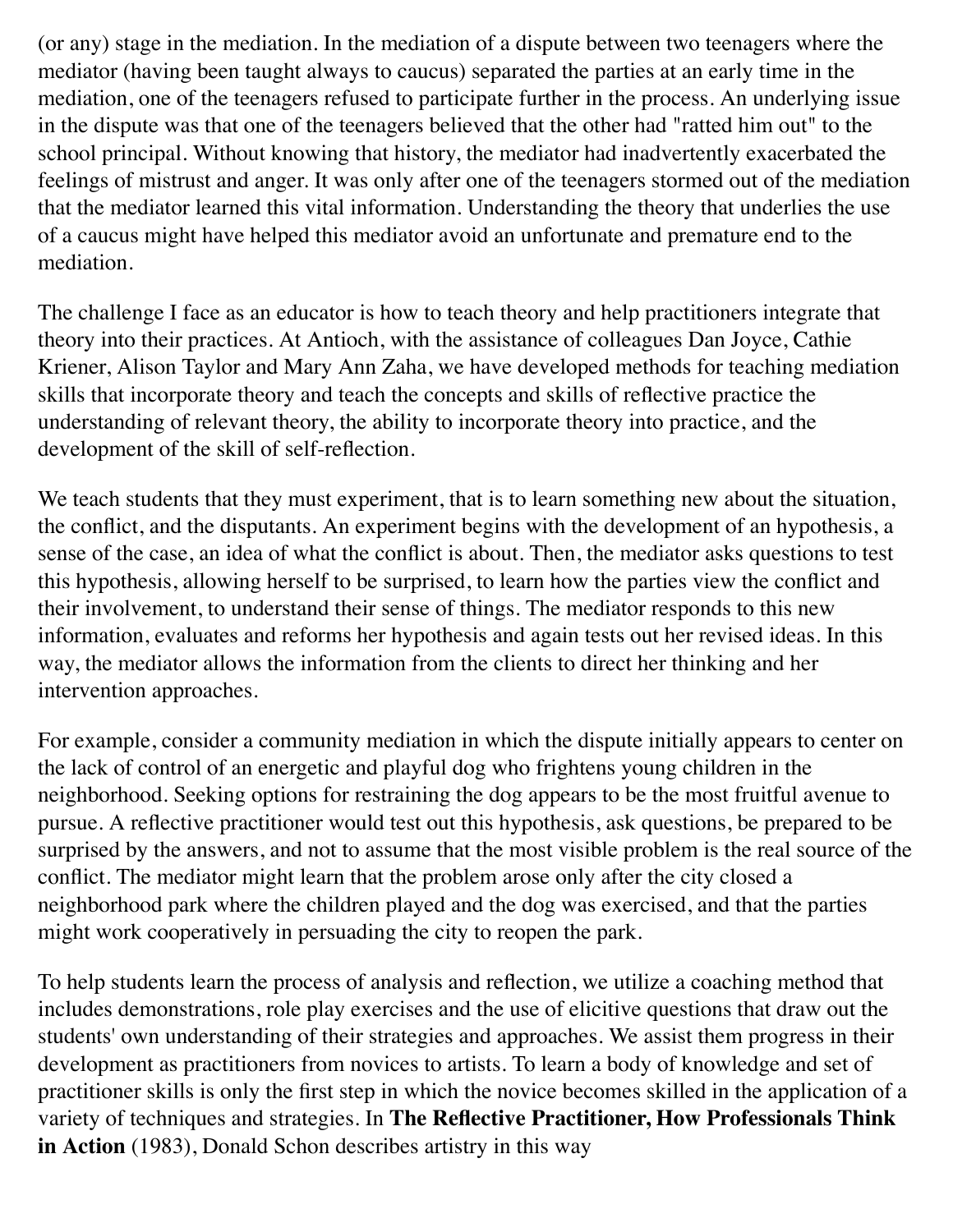*Every competent practitioner can recognize phenomena...for which he cannot give a reasonably accurate or complete description. In his day to day practice he makes innumerable judgments of quality for which he cannot state adequate criteria, and he displays rules for which he cannot state the rules and procedures.* (pp. 49-50)

Our experience confirms that mediators learn the artistry of practice. They learn to take the unexplainable, the seemingly intuitive, and by describing the elements and pieces of knowing and understanding that lead to the "spontaneous, skillful execution of the performance..." **Educating the Reflective Practitioner**, Donald Schon, 1987, p. 25), they develop artistry in their practices. Learning artistry requires a method of professional education different from that generally employed in professional education; a method we have been developing with our graduate students and in professional trainings over the past 5 years.

In an effort to explain artistry and how it can be learned, I asked a group of students to recall a successful conflict resolution experience. One student, a social worker, had decided to bring together the mother of children in foster care, the children, and the foster parents to talk about possible reunification of the family. When I asked why she did this, she said it "just seemed to be a good idea." Upon questioning the student about the basis of her decision to convene the meeting, she identified many pieces of information and about the participants about the risks and gains that might flow from such a meeting. A decision that at first appeared to be intuitive, was in fact based on a knowledge of the parties, an understanding of how to help them talk, and experience in working with other families in similar settings.

Of the instructional methods we utilize, the most important is the use of elicitive questions. In skill development sessions, coaches engage in an interactive process of questioning to encourage the student to be reflective.

By allowing the students to identify the aspects of their work that troubled them, as well as those where their interventions were helpful and effective, the coach supports the students' learning by helping them to identify their hypotheses, the reasoning behind their strategies and approaches, and the impact of their interventions on the disputants.

This educational method differs from a prescriptive approach in which the instructor "corrects" the mistakes of the trainee, pointing out where the student has failed to use appropriate skills, or overlooked interventions or techniques that could have been used. The prescriptive teaching method generally leads students to modeling the behavior of the instructor and does not lead to insight; it produces practitioners who are skilled mechanics, but who lack artistry. Without the ability to understand the reasoning behind intervention strategies and techniques, the student will not experiment, and will consistently frame issues narrowly based upon a set of prescribed problems sets.

I want to present a coaching exchange that occurred during role play debriefing. During the early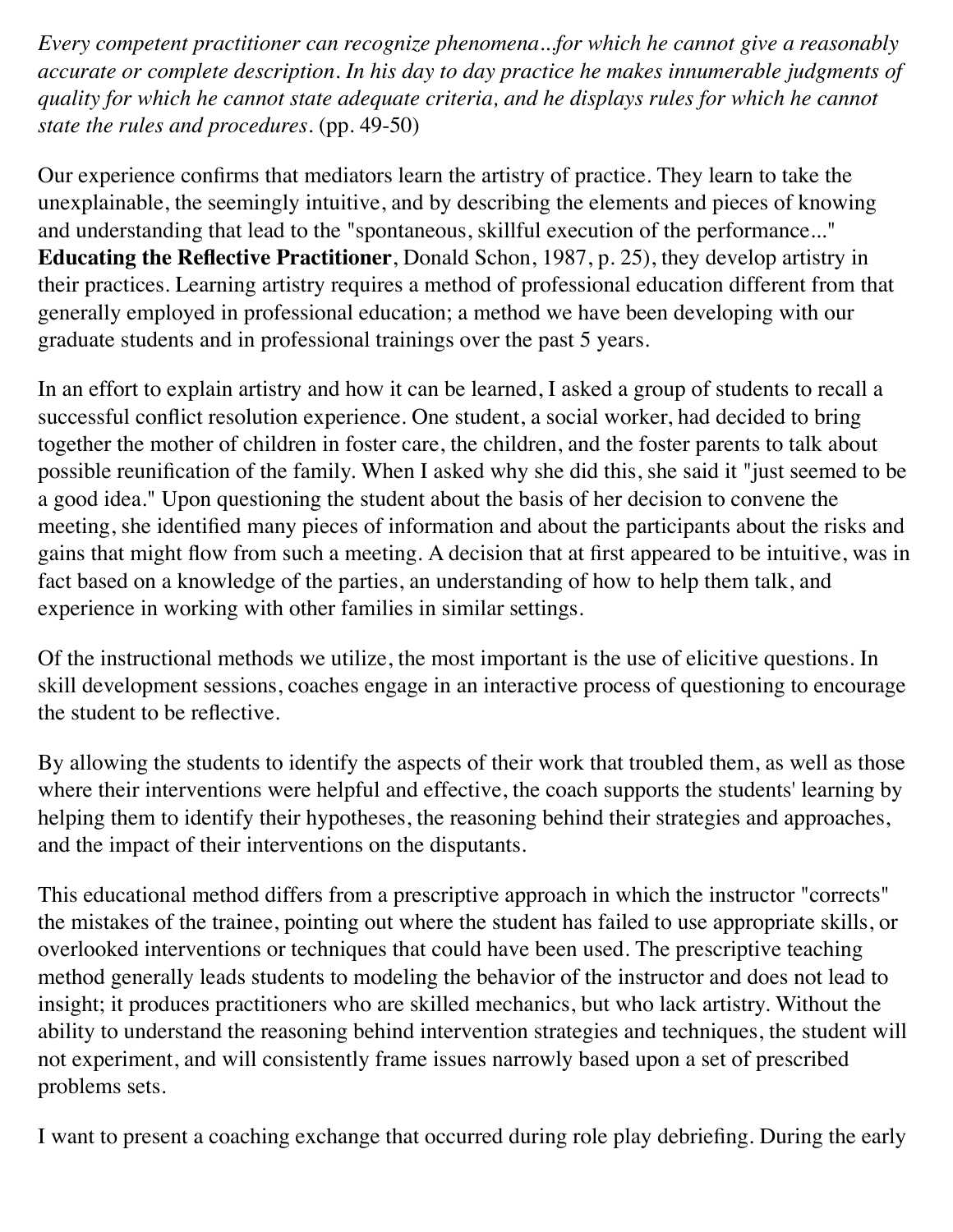stage of the mediation, the mediator had thoughtfully summarized the first party's story. Before she could summarize the second party's story, the two participants began talking in a very constructive though heated manner about their positions and concerns. After observing this discussion for several minutes, the mediator interrupted and summarized the second person's story.

MDL (to mediator) Why did you decide to stop their conversation now and summarize the second person's story?

MEDIATOR I was taught that summarizing helped to clarify the story and to build trust with the party.

MDL (to mediator) Would you like to ask the participant if he felt a lack of trust or connection?

SECOND PARTICIPANT No, I could see that she was being very attentive when I spoke. I knew she was interested in what I had to say.

MDL (to mediator) What do you make of that information?

MEDIATOR I am aware that I was uncertain how to control the process. I didn't know whether I needed to do anything about the way they were talking with each other. I was afraid I might not be able to help them if it got more heated.

This mediator became aware of what she did **not** know, and was able to identify additional skills and knowledge she would need to be an effective mediator. I did not need to correct her. I helped her to identify the problem with her approach and ways in which she might improve the quality of her practice. In this reflexive dialogue the mediator gained an understanding of competent practice, learned something about the timing of interventions, and she learned to reflect on her practice.

What is missing from many educational methods used to train mediators is the active process of engagement between student and teacher, the use of modeling to build skills and artistry, the interactive process by which what seems unattainable to the novice becomes learnable. The key difference in our approach is that we engage students in a dialogue, using elicitive questions, building not merely a body of knowledge and skills, but also the student's ability to learn from their experiences.

If the field of conflict resolution is to be credible and accepted as a distinct profession, then we must, without sacrificing the inclusivity that has been its hallmark, address concerns about competence. We must be concerned with nurturing excellence in practice. I believe we can achieve this goal by utilizing elicitive teaching methods and by training mediators to be reflective practitioners.